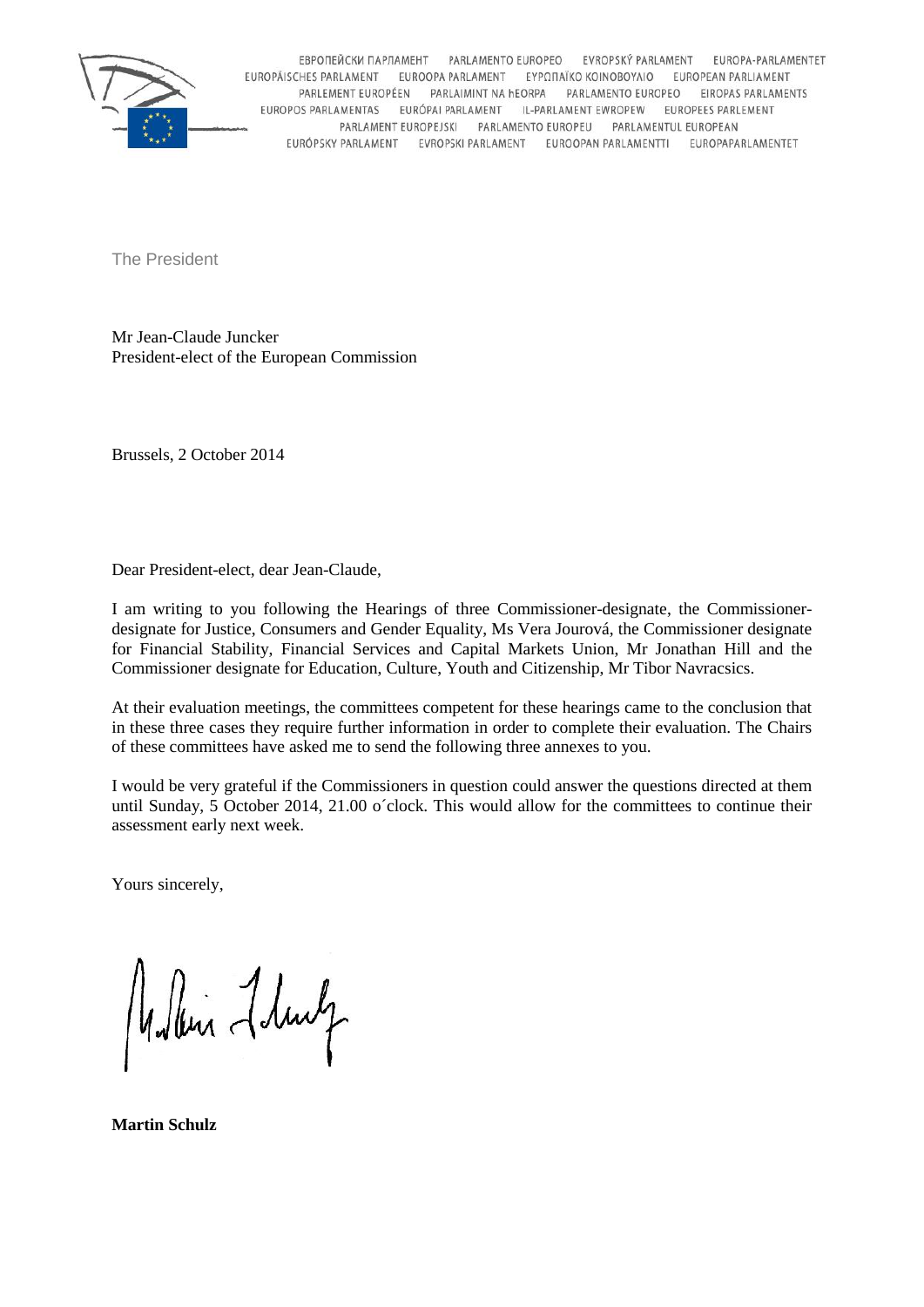#### **ANNEX I: Commissioner-designate for Justice, Consumers and Gender Equality, Ms. Vera Jourová**

#### As far as the Committee on Legal Affairs is concerned:

In view of Ms Jourová's replies to the questions asked in the hearing, the Committee on Legal Affairs would be grateful if the Commissioner-designate could clarify the following points:

#### On better law-making:

- 1. On the matter of the implementation of EU law in the Member States, what precise measures does the Commissioner-designate envisage?
- 2. With regard to REFIT and the associated Smart Regulation programmes, what specific initiatives does the Commissioner-designate intend to take to ensure better law-making?

#### On civil justice measures:

- 3. Following on the answer given by the Commissioner-designate on the recognition of public documents, could she clarify when and in what form a proposal on the recognition of the content of civil status documents will be made? Would such a proposal include the recognition of registered partnerships in its scope?
- 4. On another aspect of civil law, could the Commissioner-designate state under what precise conditions she would be prepared to present a legislative proposal on collective redress? If such a proposal were to be made, would the scope cover only consumers or also other claimants?

#### On company law:

- 5. The committee would like to ask the Commissioner-designate to clarify her position on the cross-border transfer of company seats. Will such a proposal be forthcoming?
- 6. Concerning the proposal for a Single-Member Company, could the Commissioner-designate state whether she sees any increased danger of letter-box companies, social dumping, fake self-employment or money laundering?
- 7. On the matter of minimum standards for stakeholder and employee involvement, does the Commissioner-designate see a need for the greater involvement of stakeholders who are not shareholders, and if so, how will this be reflected in legislative proposals?
- 8. On the 'women on boards' proposal, could the Commissioner-designate be more specific on how she intends to make progress, and what her position is on exceptions and sanctions?
- 9. On the codification of company law, could the Commissioner-designate confirm that she intends to take an initiative to merge the existing company law directives into a single instrument? Would that be a priority action or a long-term goal? What specific benefit would that bring for companies?

### On contract law:

10. Following on from the answer given by the Commissioner-designate on the proposal for a Common European Sales Law, could she confirm that she believes that the limitation of the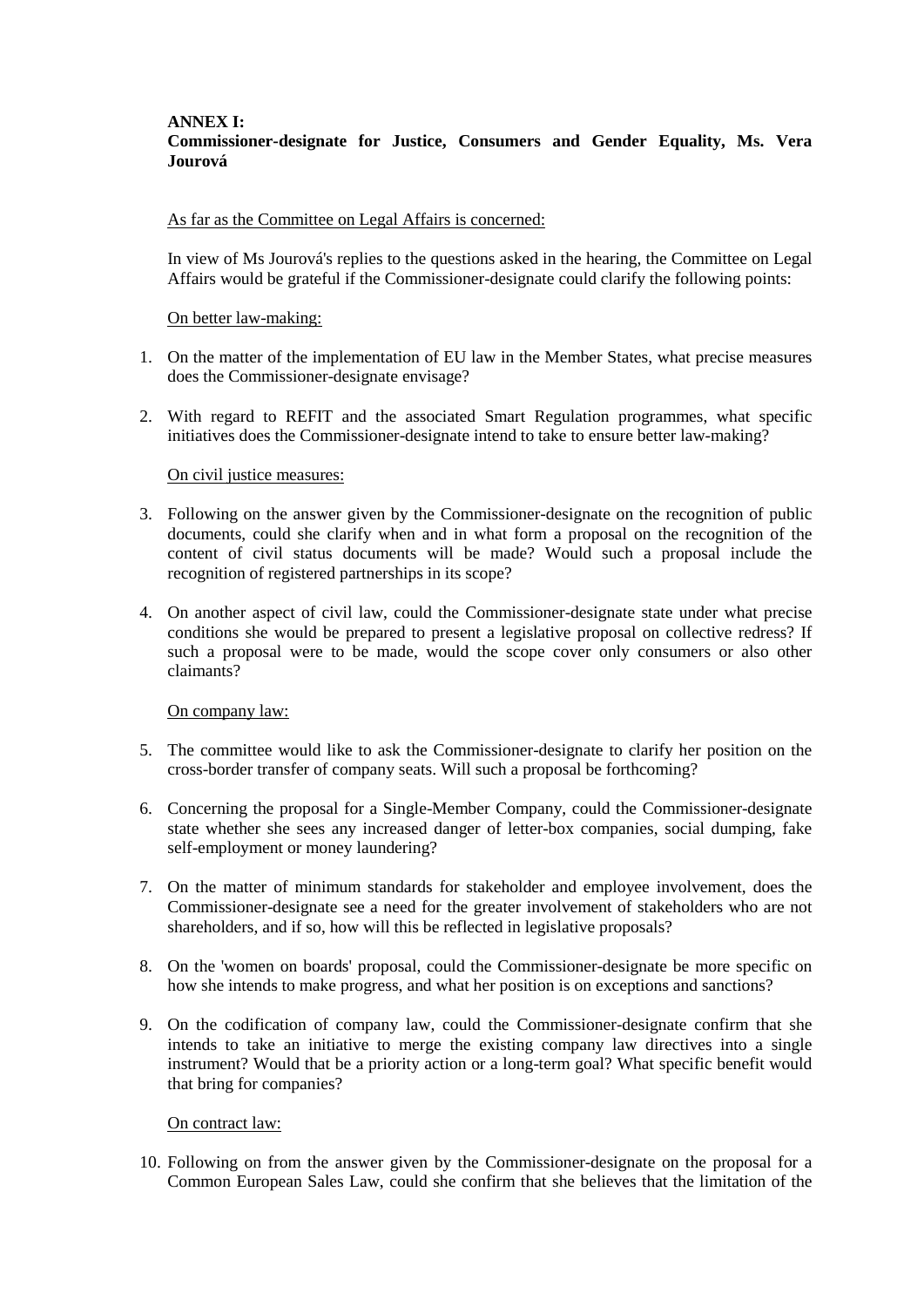scope to online contracts could pave the way for this proposal to be welcomed by the Council? What concrete steps does she envisage in order to boost the procedure in the Council and remove the deadlock?

On international regulatory issues:

- 11. Could the Commissioner-designate clarify what she stated about arbitration clauses in international investment treaties?
- 12. In the context of international regulatory convergence, how does the Commissioner-designate intend to approach simplifying compliance with requirements placed on companies when often they are operating across many different borders, not just those within the EU? Do we need further work with international partners in the area of corporate reporting to achieve these aims?

### As far as Committee on Civil Liberties, Justice and Home Affairs is concerned:

Taking into account Ms Jourová's replies, the LIBE committee would be grateful if she could clarify the following points:

#### Data Protection and Safe Harbour

- 13. On 12 March 2014 the Parliament adopted its first reading setting out a high level of protection of personal data. However, the Council has not yet been able to reach a general approach. In the written answer you have indicated that the adoption of the data protection package within 6 months is one of your priorities. What will you do to ensure that the data protection package is compatible with a uniform, high and robust level of protection, thus not undermining the level currently afforded by Union law nor the trust of EU citizens?
- 14. The European Parliament has repeatedly called on the Commission to suspend the Safe Harbour adequacy decision (most recently in its resolution of 12 March 2014 on electronic mass surveillance). At the hearing you indicated that the Safe Harbour raises serious concerns and that in the absence of an adequate level of protection required by Union law, other instruments should be used for transatlantic data transfers. You also indicated that you intend to conduct an evaluation of Safe Harbour before taking a decision.
- 15. As various studies and analyses have shown that the Safe Harbour does not meet Union law requirements and as the Commission has highlighted 13 types of deficiencies, could you provide detailed reasons why an additional evaluation would still be needed? Could you clarify whether you are ready or not to repeal the Safe Harbour and consider alternative options which are better in line with EU law? In case of alternative options, what would they be?

### European Arrest Warrant (EAW)

16. In its resolution of 27 February 2014 on the European Arrest Warrant (adopted with a very large majority) the European Parliament called on the Commission to submit, within a year, on the basis of Article 82 of the TFEU, legislative proposals in order to address several shortcomings in the functioning of the EAW as a mutual recognition instrument. The resolution refers not only to the lack of a proportionality test and a fundamental rights exception but also addresses other shortcomings in the EAW mechanism. In your replies you seemed to exclude any legislative initiatives in this field (in line with written responses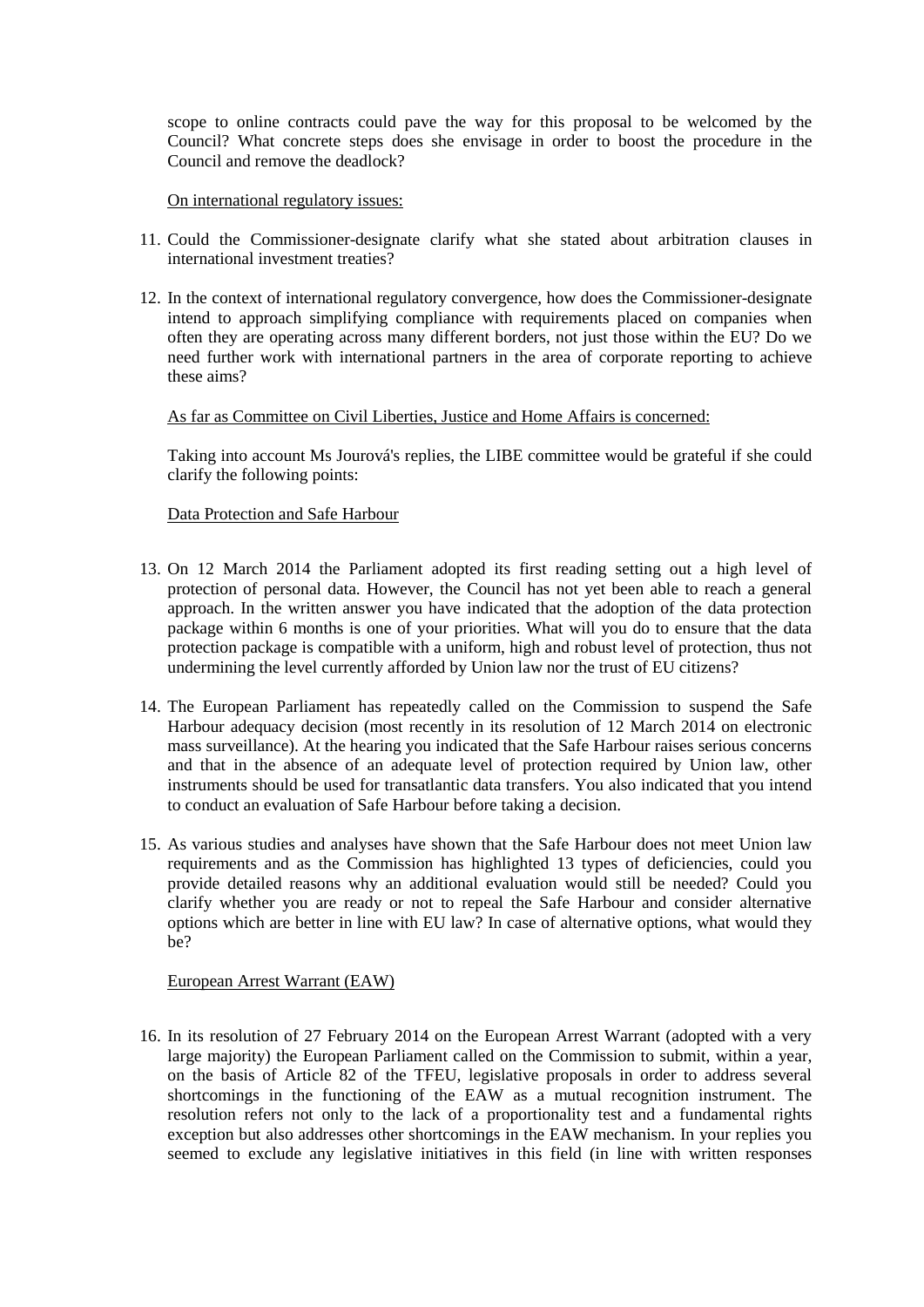received from the Commission services in July): do you confirm this position? Could you give detailed reasons?

### European Public Prosecutor's Office (EPPO)

17. The Commission's proposal on the European Public Prosecutor Office sought to be cost efficient for the EU budget, using part of OLAF resources for setting up the headquarters of the EPPO and relying on the administrative support of Eurojust. In its resolution adopted in March 2014, the European Parliament clearly asked for an updated financial statement taking account of potential amendments by the legislator. Considering the current budgetary and staff reductions in the Union Institutions and agencies, could you clarify how will you ensure the effectiveness of this newly set-up European body while entailing very limited costs?

### Freedom of movement

18. Freedom of movement and of residence in the territory of the European Union is one of the fundamental rights of EU citizens, as recognized in Article 45 of the Charter of Fundamental Rights and in Article 21 TFEU. Moreover, in its resolution of 27 February 2014 on the situation of fundamental rights in the European Union, the European Parliament noted that "the recent labelling of free movement as migration to benefit from social security systems is not based on facts" (paragraph 86). During the hearing, you indicated that the Commission is evaluating cases of abuse of freedom of movement and of States' social security systems, and that it would come forward with a proposal to solve this problem, including, if necessary, through a legislative initiative. Could you clarify your statement and indicate which possible actions you consider necessary and compatible with the right to free movement?

### Anti-discrimination policy

- 19. In its resolution of 4 February 2014, the European Parliament called on the Commission, the Member States and relevant agencies to work jointly on a comprehensive multiannual policy to protect the fundamental rights of LGBTI people (e.g. a roadmap). Could you clarify what kind of action you are going to take to ensure the effective protection of the rights of LGBTI people?
- 20. What kind of action should be taken at Commission level to ensure the full respect of the rights of people belonging to minorities, including Roma and those of people with disabilities? As the rights of people with disabilities are fundamental rights, could you explain the reasons for moving the Unit dealing with "Rights of Persons with Disabilities" from DG Justice to DG Employment, Social Affairs and Inclusion?

### Fight against transnational fighters

21. You have indicated that in order to fight against terrorism "foreign fighters" from EU origin could be prosecuted on the basis of national criminal law legislative provisions. Could you clarify whether you consider that in such a situation no action is required at EU level?

### Effective leadership and decision-making process

22. In the fields of data protection, the rule of law and fundamental rights your responsibilities are to be shared with other Commissioners as well as with Vice-Presidents. You have indicated that you would work with them in a cooperative and constructive manner. Could you be more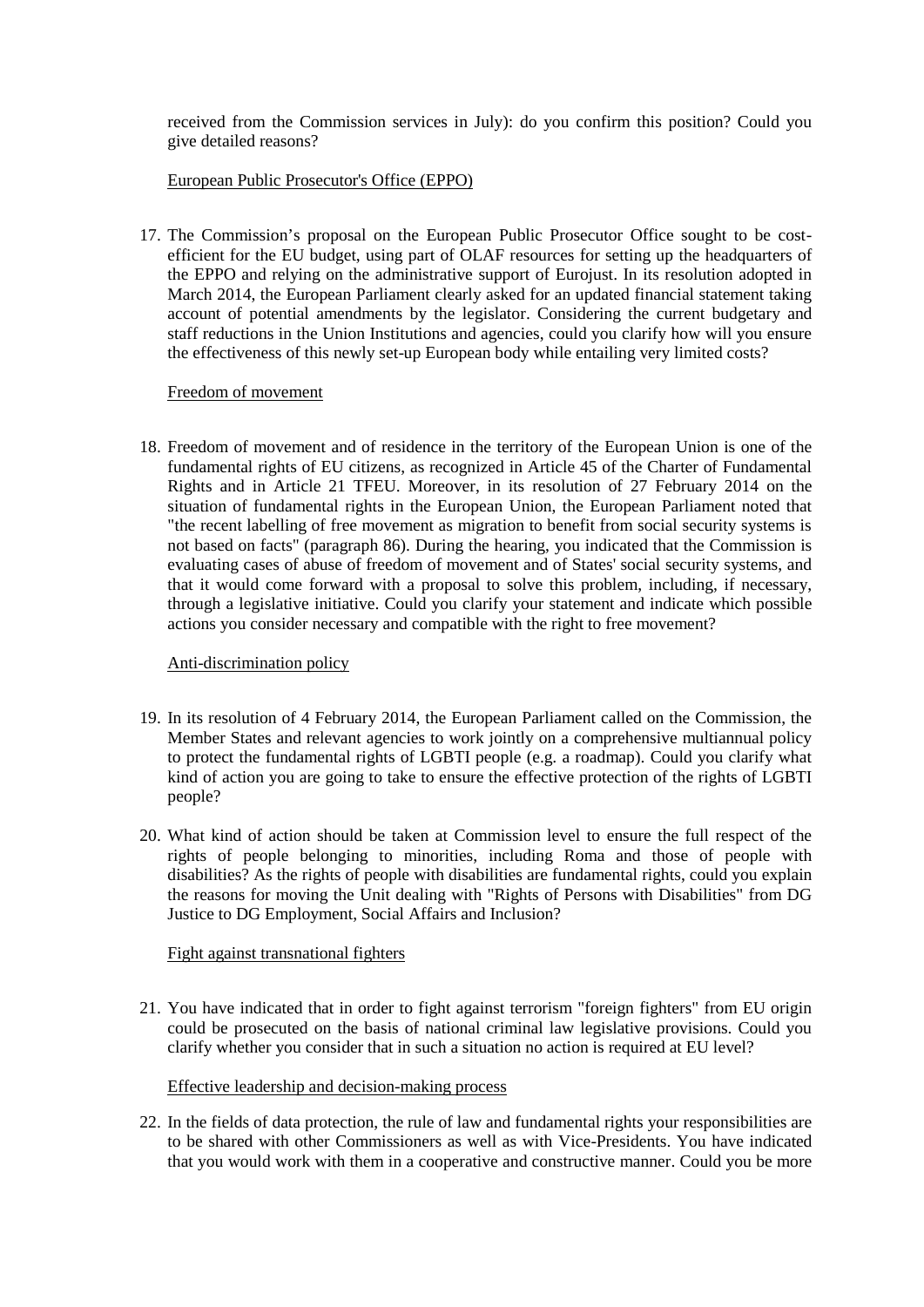specific on how this procedure would work as regards each of the above-mentioned policy areas?

23. Could you explain more precisely how - in a policy area like data protection where not less than 4 Commissioners would be involved – such a structure could be of practical added value? Compared to your predecessor's role, is it possible that this complex structure will result in a lack of leadership which could negatively affect the negotiations on the data protection package as well as prove detrimental to the interests of the EU in its relations with third-countries?

### As far as Committee on the Internal Market and Consumer Protection is concerned:

The Committee considered that Ms Jourová displayed the aptitude and professional experience that are appropriate for a Commissioner.

They welcomed her commitment to promote a European consumer rights framework.

In her response to questions, Ms Jourová displayed some general knowledge of the activities that would be entrusted to her. However, Members felt that she was reluctant to make precise commitments, ahead of her confirmation as full Commissioner. Members considered that she was very cautious and would have expected her to provide more concrete responses and to clearly express her personal views on the discussed subjects. Notably, she did not express herself on the underlying legal approach which will be followed for future consumer protection legislation. As a consequence, the IMCO Committee invites the Commissioner designate to clearly indicate in written form:

- 24. How she intends to ensure consumer protection in legislative proposals and the approach she believes should be taken with regard to the principle of harmonisation;
- 25. How she intends to ensure compatibility between the Consumer Rights Directive and CESL, without weakening consumer protection.

As far as the Committee on Women's Rights and Gender Equality is concerned:

Maternity leave:

26. The European Parliament adopted its position on the proposal already in 2010. Will you maintain the so-called "Maternity leave directive" on the Commission work programme? As Mrs Thyssen clearly stated in her hearing she is ready for negotiations on the existing text; can you specify the modalities of collaboration between your respective services? How will you proceed concretely to encourage the Council to enter the negotiations and what is your envisaged timeframe? Can you explain the concrete and immediate steps you will take to unblock the situation in Council, and can you clarify your timeframe?

#### Violence against women:

27. Violence against women: during the hearing, you said that you would organise debates in 2015 to evaluate a new comprehensive strategy on VAW including intensive monitoring of existing legislation (e.g. Victim's Package) and extensive dialogues with all key stakeholders concerned. Moreover, recently the European Parliament adopted the Parvanova report. Also in March 2014, the Fundamental Rights Agency published an extensive study on the subject (http://fra.europa.eu/en/publication/2014/vaw-survey-main-results) providing an extensive set of data and recommendations which could be a good starting point. Also, the Directive on Trafficking in Human Beings is now implemented in the Member States. Given the fact that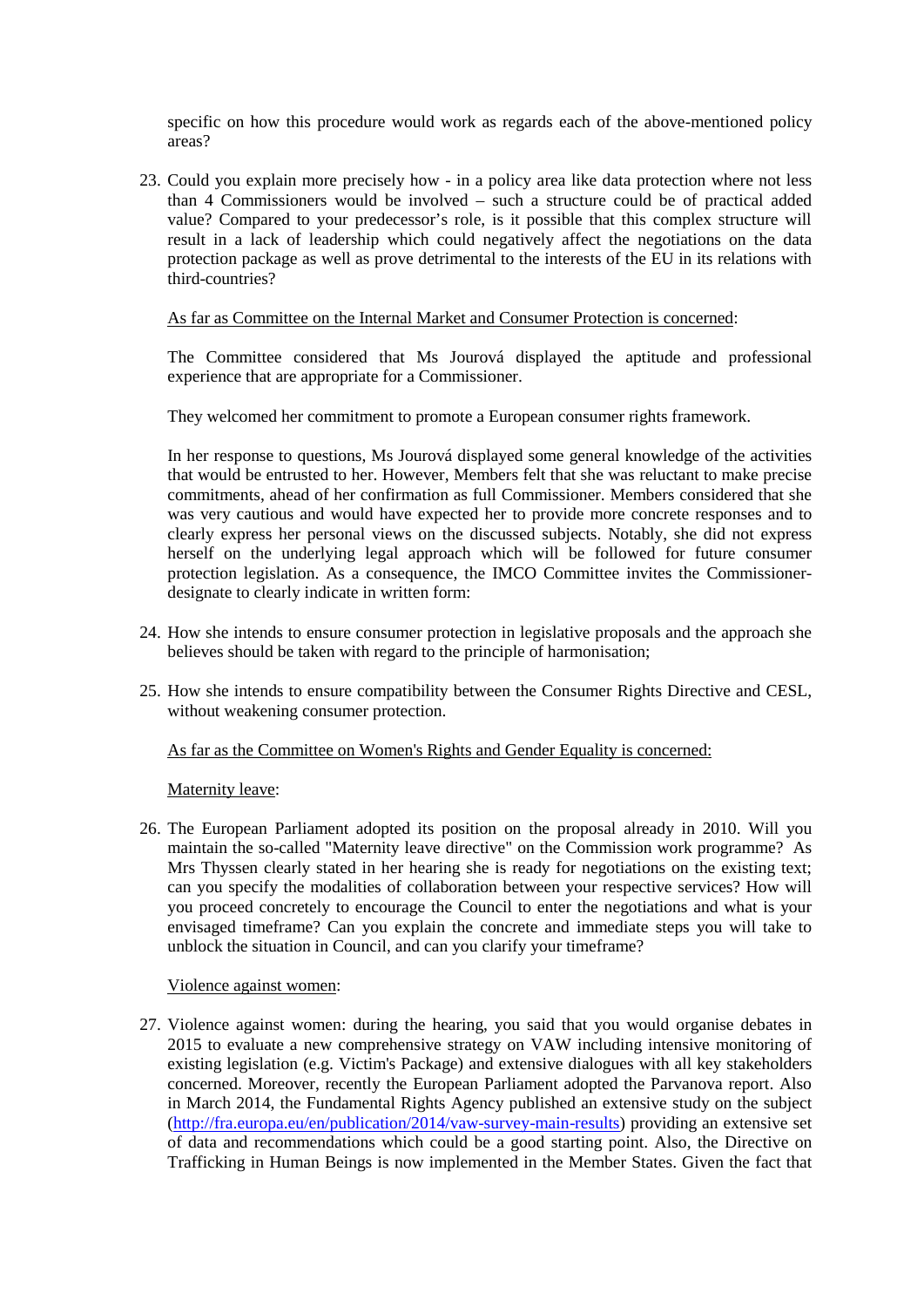trafficking affects to a large extent women and girls, how do you plan to monitor its implementation and what would be the next steps as regards the action to combat trafficking?

### EU strategy for equality post-2015

28. In your written answer to the FEMM committee question on the evaluation of the failures and successes of the current Strategy for equality between women and men (2010-2015), you state that you "strongly believe that we need a clear approach on equality and (you) will make it a priority to explore further options for a renewed strategy". Apart from the "unfinished business", what are the "further options" you want to explore concretely? Which strategic framework do you intend to put into place and what are your concrete proposals/guidelines for the new EU strategy? What would be your timeline? You referred to an Action Plan with legislative and non-legislative measures, could you provide more details on the specific measures envisaged? Do you identify specific EU measures to reduce poverty among women and legally regulate these issues?

#### Istanbul Convention:

29. In the hearing you said that you would like Member States and the Union to sign and ratify the Convention; how will you encourage Member States to do so? Do you commit yourself to propose a text for the EU ratification of the Convention?

#### Gender mainstreaming:

30. What concrete measures (e.g. strategy, plan of action) are you intending to take in order to ensure that gender mainstreaming is properly implemented within all the policies by the European Commission and the College of Commissioners? Moreover, you said that you would propose a text to ensure a better representation of women in the College, is it a personal commitment?

#### Women on boards:

31. How do you intend to deliver on the "Women on boards" proposal as a first step for more board diversity? What steps will you take to ensure the early adoption of the proposal? Do you support Parliament's position with regard to the exception for companies where the members of the underrepresented sex represent less than ten per cent of the workforce? Do you support the extended list of sanctions such as the exclusion from public calls for tenders?

### Complex portfolio:

32. The hearing has revealed the broadness and complexity of the portfolio. How do you concretely plan to organise your work in the four wide-ranging fields of our parliamentary committees within your services and what will you do to guarantee that all policy areas receive your equal attention?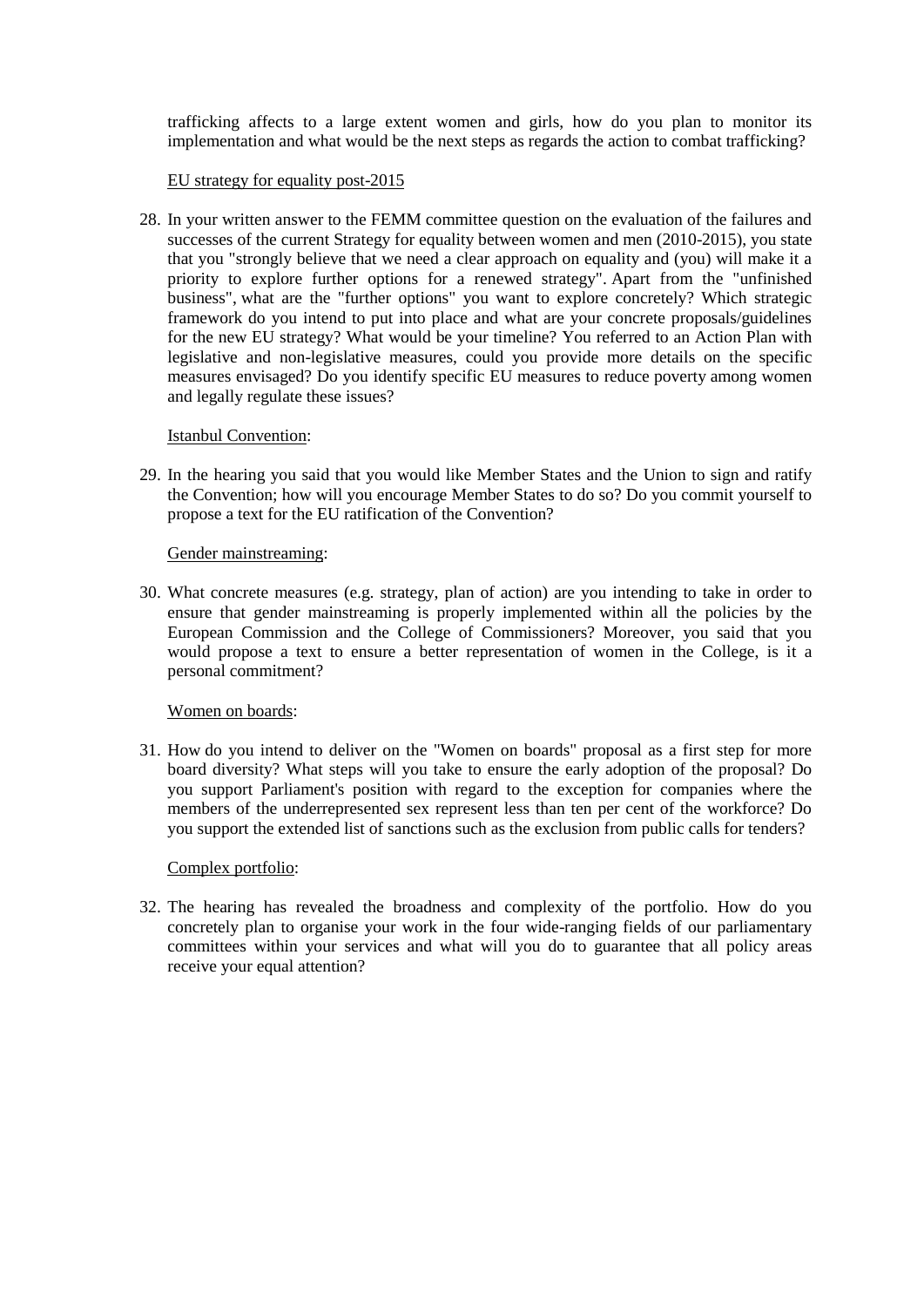# **ANNEX II:**

### **Questions to Commissioner-designate for Financial Stability, Financial Services and Capital Markets Union, Mr. Jonathan Hill**

Committee on Economic and Monetary Affairs Committee

- 1. What is your vision of a well-regulated and integrated Capital Markets Union? How do you define the concept, what are its features and what are in your opinion the three most important elements to achieve a Capital Markets Union?
- 2. What are the main barriers to creating a Capital Markets Union? What specifically needs to be done for these barriers to be removed? Which ones will you be giving priority and why?
- 3. If securitisation is to be revived, please outline your view of how it can be made safe and how it will lead to growth and jobs.
- 4. What legislation can be adapted or introduced to support the further development and diversification of capital markets? How would this lead to SME's gaining better access to long term funding via capital markets?
- 5. What recommendations would you suggest with regards to digital currencies like bitcoin?
- 6. What is your opinion on high frequency trading in general and its compatibility with the need to stimulate long term financing?
- 7. The Chair of the European Banking Authority indicated that certain banks might not pass the on-going stress tests. Should this happen, what action would you take?
- 8. Could you provide details on how you see the distribution of responsibilities between yourself and Commissioners-designate Moscovici and Katainen in respect of issues in ECON's field of competence, as well as the distribution of responsibilities between yourself, Commissioners-designate Moscovici and Dombrovskis, particularly with regard to the external representation of matters concerning the euro area?
- 9. Taking into account the previous commitments of the Commission, are you in favour of a Single EU Deposit Guarantee Scheme? Will you make a legislative proposal to that effect, and if so when?
- 10. Can you make a clear commitment that when legislating for the EU28 you will guarantee the integrity of the single market and neither propose nor support to introduce double majority voting applicable to euro area and non-euro area Member States such as in EBA?
- 11. How do you intend to deal with discrepancies between EU and other important jurisdictions, notably USA? Which approach do you intend to take on third-country equivalence decisions? How do you plan to involve the European Parliament in third-country related matters?
- 12. Will you keep the European Parliament fully informed about the work being done in international bodies such as the FSB, Basel Committee, the IASB, and guarantee that unnecessary and unadapted rules for the EU financial sector are being avoided?
- 13. What do you think of the proposals on Eurobonds made by the Commission in the Green Paper on the feasibility of introducing Stability Bonds?
- 14. What do you think about payment regulation and the fact that payments in the Member States to suppliers should be done within 60 or 90 days at most?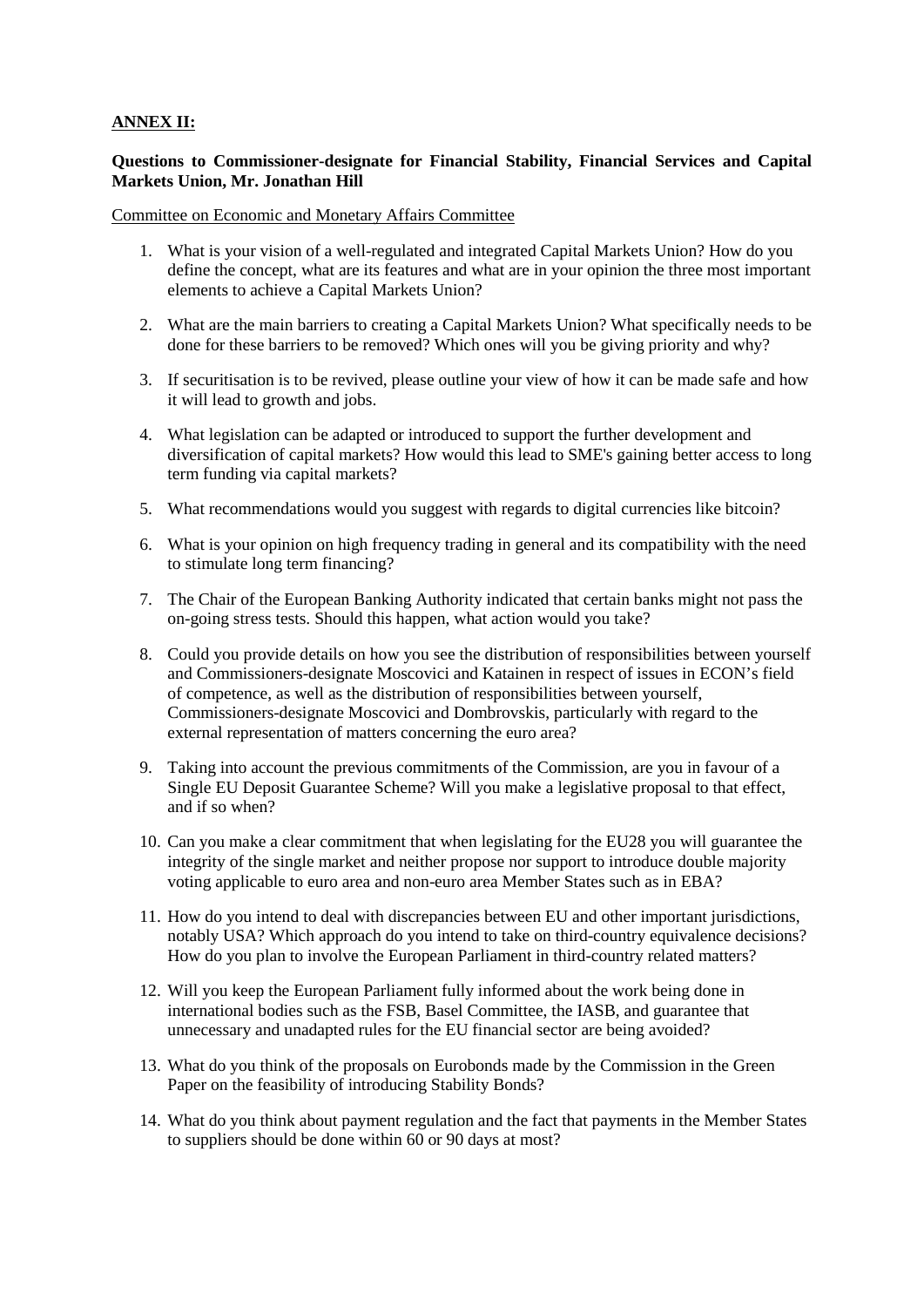- 15. You agreed that the problem of "too-big-to-fail" banks is important and persists. Can you outline how you intend to address it through legislation currently on the table and, potentially, new initiatives? Can you outline what a healthy European banking system looks like?
- 16. The IMF is warning about an uncontrolled rise of shadow banking activities. You stated a need to be vigilant of the risks such activities entail but also to distinguish economically useful activities of this kind from others. Can you outline how you propose to detect these activities, assess their utility and ensure the application of the principle of "same risks, same rules"? In this regard, what is your opinion about the key provisions regarding the Commission legislative proposal on Money Market Funds?
- 17. You made several references in your written and oral answers to ECON about the possibility that we "may have got it wrong" in certain aspects of financial markets regulation and their interactions to the detriment of the real economy. Can you provide some examples of areas where this could be the case? Can you outline how you propose to detect such cases?
- 18. You mentioned in your written responses that one of the key features of this parliamentary term will be the renegotiation of the relationship between the UK and EU. As a senior member of the UK government, you will be fully aware of any contentious areas in the financial services portfolio. Could you outline what they are and what strategy you would suggest to deal with potential conflicts between UK and EU objectives?
- 19. You committed yourself to the principle of proportionality. Can you outline measures and proposals you want to put forward in order to ensure that small and low complexity financial actors will not be pushed out of the market because of regulatory burden?
- 20. Could you provide the committee with a complete list of the financial services clients you personally, or the companies in which you held directorships or shares, worked for?
- 21. Do you agree that financing of the three European Supervisory Authorities wholly by the sectors they supervise, as indicated in the mission letter by President-elect Juncker, is simply taxation through the back door?
- 22. Could you provide us with a specific figure/estimate on the size of the implicit funding subsidy for Too Big to Fail Banks by taxpayers in the EU and how you envisage removing that subsidy by means of banking regulation?
- 23. In relation to the Commission proposal on Benchmarks, there is significant pressure to extend or increase the number of definitions of benchmarks. Do you take the view that it is appropriate to have different supervisory rules for different benchmarks, depending on their importance, which could give rise to regulatory arbitrage, or do you think it is better to have a simple supervisory rule that applies to all benchmarks?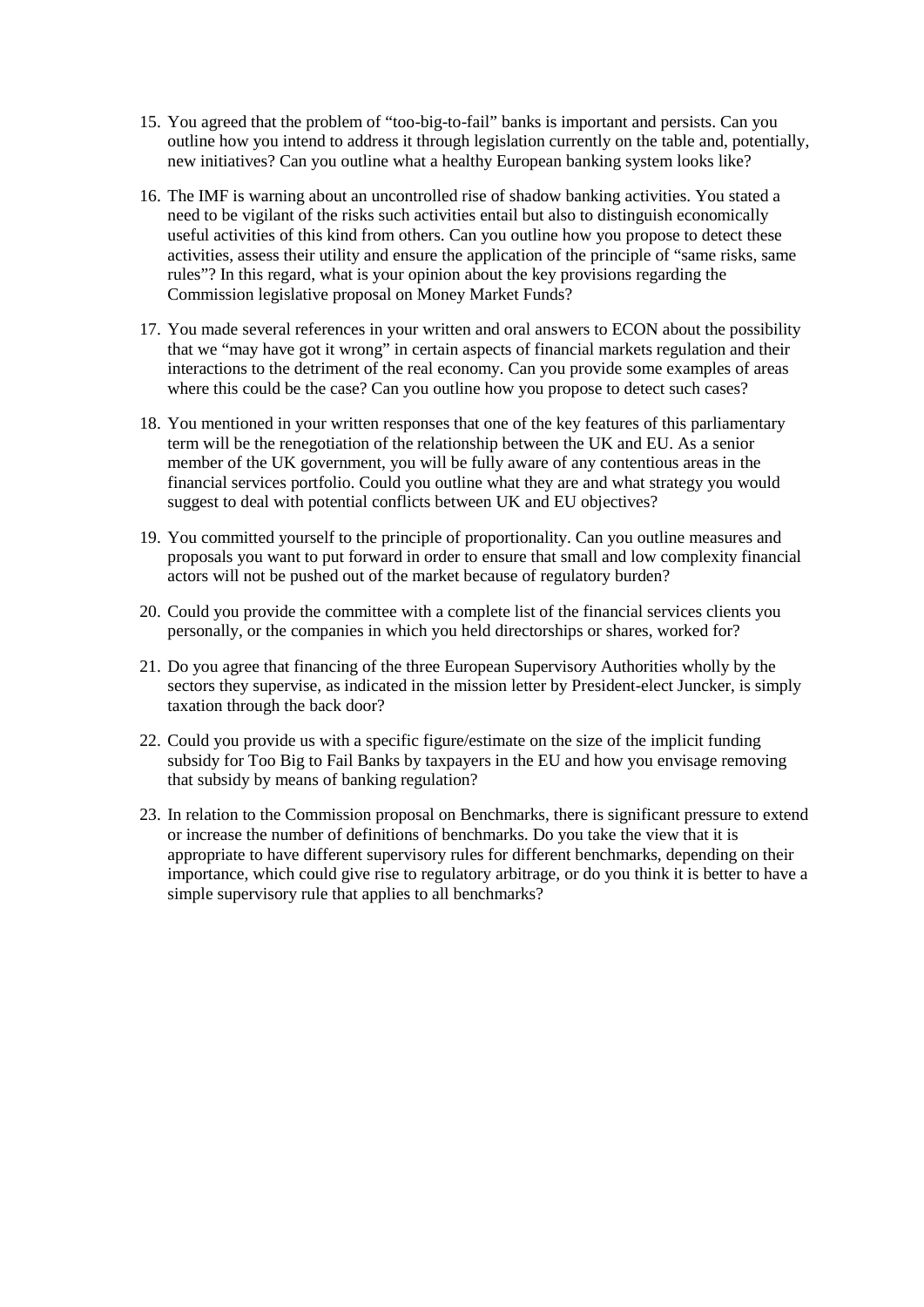# **ANNEX III:**

# **Questions to Commissioner-designate for Education, Culture, Youth and Citizenship, Mr. Tibor Navracsics**

#### Committee on Culture and Education

- 1. In the Europe for Citizens programme, citizens have the opportunity to be involved in transnational exchanges and cooperation activities, contributing to developing a sense of belonging to common European ideals and encouraging the process of European integration. European values such as freedom, democracy and the preservation of peace are promoted. For the stated reasons, the Europe for Citizen Programme is one of the most important European programmes. However, the budget for this programme has again been reduced by 24%. What priority will you give this programme and how will you, in concrete terms, counteract the decreases in the budget?
- 2. You have positively mentioned the Bologna process. Does the process facilitate the achievement of target of higher quality and global competitiveness of European universities? Can you explain and evaluate how the current stage of the Bologna process helps to achieve a permeable European Higher Education Area, especially with regard to students' and workers' mobility? Do you think that the Bologna process fulfils its targets or would you have any suggestions for possible improvement in order to better meet its goals?
- 3. During the hearing you highlighted the fact that you personally were the moderator/negotiator between the European Council and Hungarian Government to settle the disputes on the Hungarian Media Law which was under heavy criticism for its non-compliance with the European values. You said that the Media Law was modified in such a way that it now completely corresponds to the values of the EU.

Could you please explain in detail how the Hungarian Media Law does not jeopardize fundamental rights and press freedom, but instead, does correspond completely to the European values by:

- requiring registration of all media, including online media such as forums and blogs,
- obliging all media to engage in balanced coverage of national and European events,
- making the Media Authority subject to political control through the appointment process,
- introducing in July 2014 a new Tax Law that, according to the EU Commission, directly affect one of the few media channels in Hungary considered neutral since it does not promote a pro-government line (RTL)?
- 4. The importance of education in terms of socialisation and setting a worldview of young Europeans is obvious. Regretfully, Hungary is well-known for its highly controversial policies in the field of education. Most important examples of these include over centralisation of primary education, control over content of textbooks, enhanced role of the church in school education. Furthermore, Hungary financial support of higher education studies is now dependent on student's obligation to work in Hungary for a rather long time. You stated that this grant system is not a great solution but is the only solution to keep young Hungarians in Hungary. It is beyond reasonable doubts that this policy in higher education undermines freedom of movement - one of the basic principles of the Union.

During the hearing you also said: "If there were anti-European trends in Hungarian education system, I would fight against it". By stating this you are denying the very existence of any